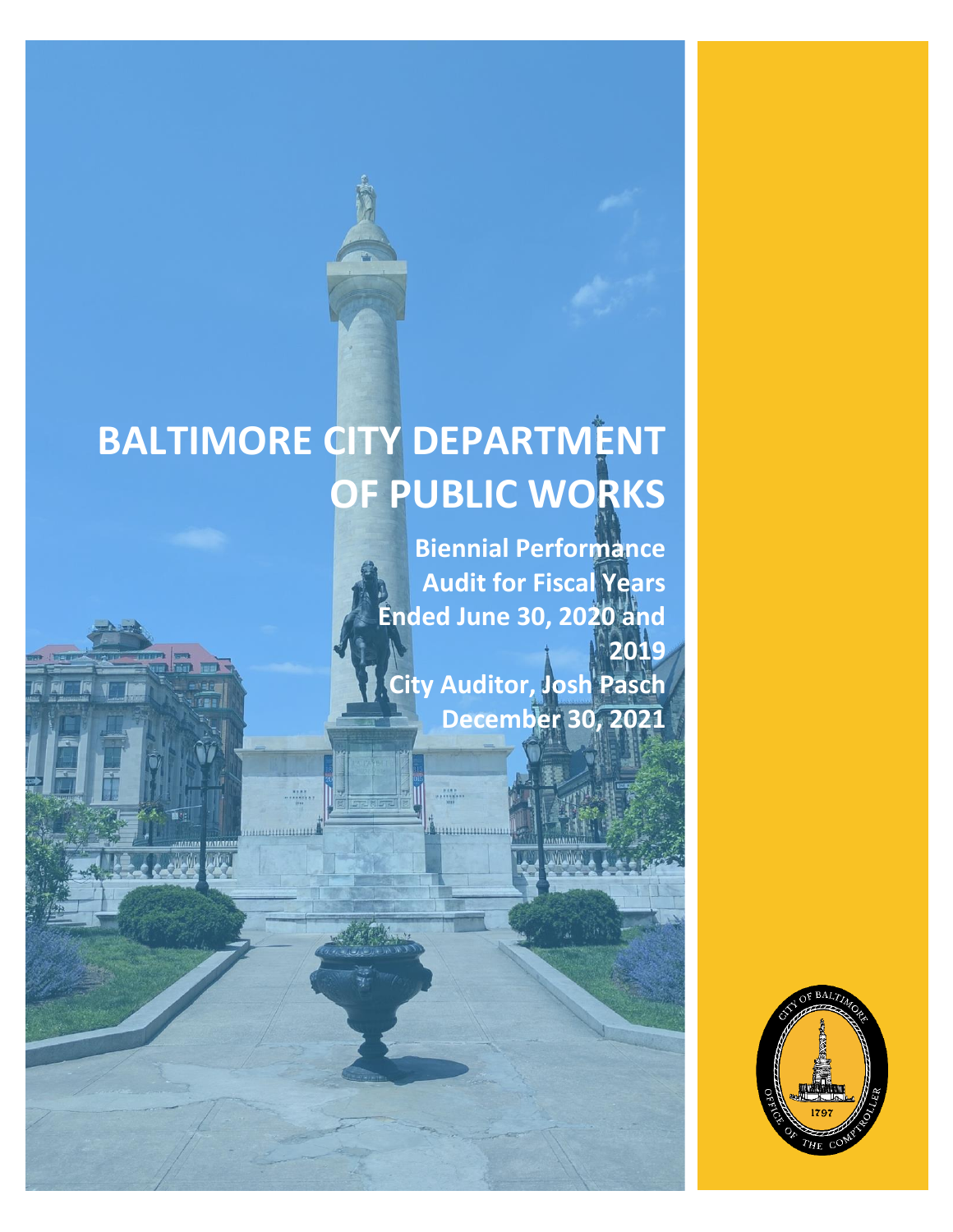## **CONTENTS**

| SECTION II: Implementation Status of Prior Audit Finding and Recommendation  13 |  |
|---------------------------------------------------------------------------------|--|
|                                                                                 |  |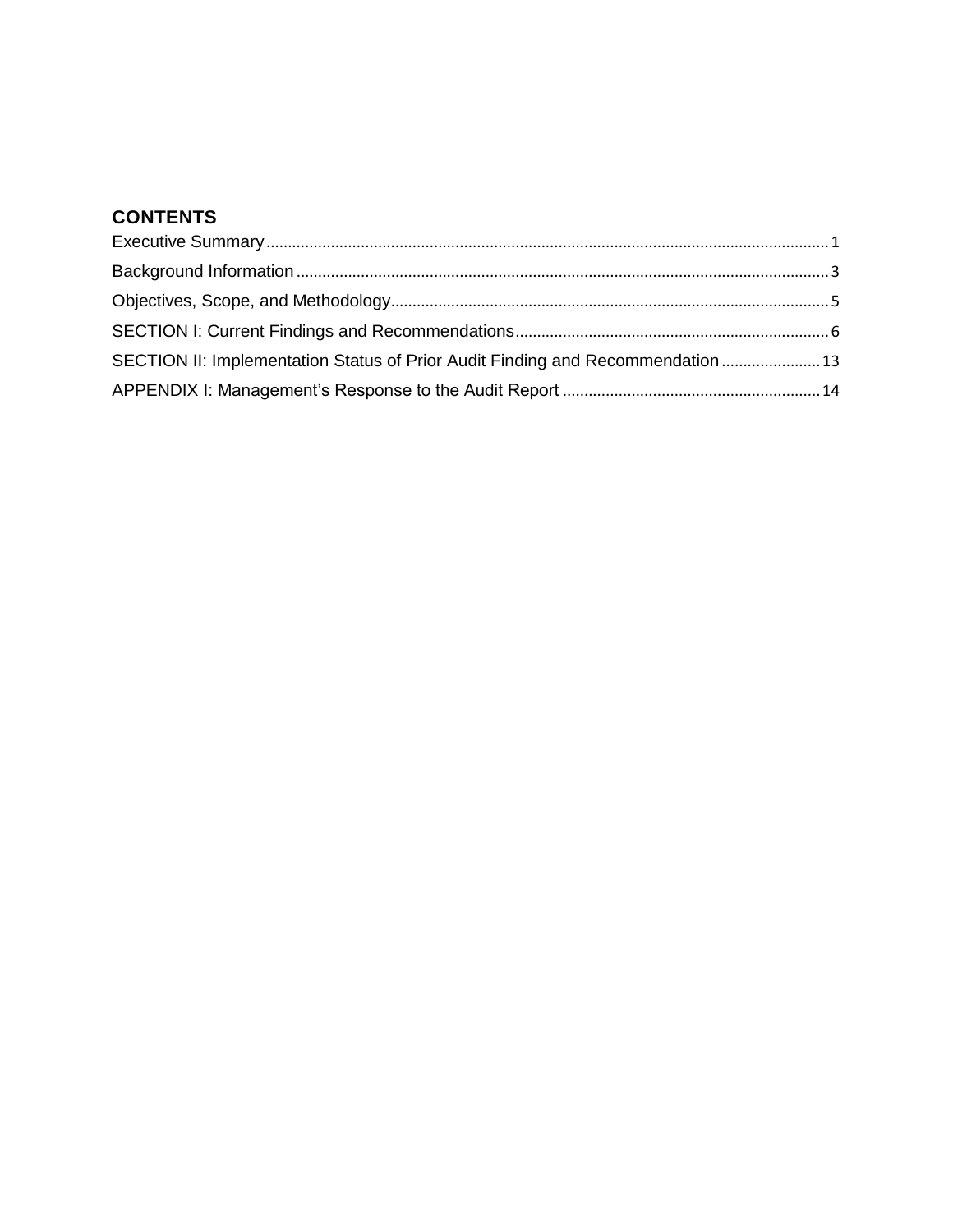

Office of the Comptroller

 **Josh Pasch, City Auditor** 100 N. Holliday St., Room 321 Baltimore, Maryland 21202

Honorable Bill Henry, Comptroller and Other Members of the Board of Estimates City of Baltimore

## **Executive Summary**

<span id="page-2-0"></span>We conducted a *Biennial Performance Audit of the Department of Public Works for the fiscal years ended June 30, 2020 and June 30, 2019*. The objectives of our performance audit were to: (1) assess whether the Department of Public Works' (DPW) policies and procedures adequately address water billing process risks<sup>1</sup>; and (2) follow-up on findings and recommendations that were included as part of the previous performance audit report of DPW, dated November 14, 2019. The scope of our audit is fiscal years (FYs) 2020 and 2019, and only included retail water; however, certain other matters, procedures, and transactions outside that period were reviewed to understand and verify information during the audit period.

Our review included the following six functions relevant to the water billing process: (1) setting BOE approved rates in DPW billing systems; (2) customer account set up; (3) meter reading; (4) billing; (5) customer complaints; and (6) collections. Based on our review, DPW has opportunities to improve its formal (written, approved, and dated) policies and procedures to reduce those identified risks and promote compliance, accountability, consistency, and continuity. Specifically,

- **DPW Information Technology (IT) Division** Although IT Division has the rate setting processes and performs testing before execution of the new rates, these processes are not formally required and documented in policies and procedures or a manual.
- **DPW Meter Shop** Although it has automated and systematic water meter reading processes (see Water Meters on page 3), it does not have written policies and procedures for meter reading processes for Baltimore City (City) and Baltimore County (County). Also, DPW Meter Shop does not replace water meters until they no longer function properly and does not follow any industry standards.

l

<sup>1</sup> The original audit objective 1 was to assess the efficiency and effectiveness of the water billing process. At the request of City's leadership team, this audit objective was subsequently changed to assist the DPW management in improving DPW's policies and procedures for water billing process.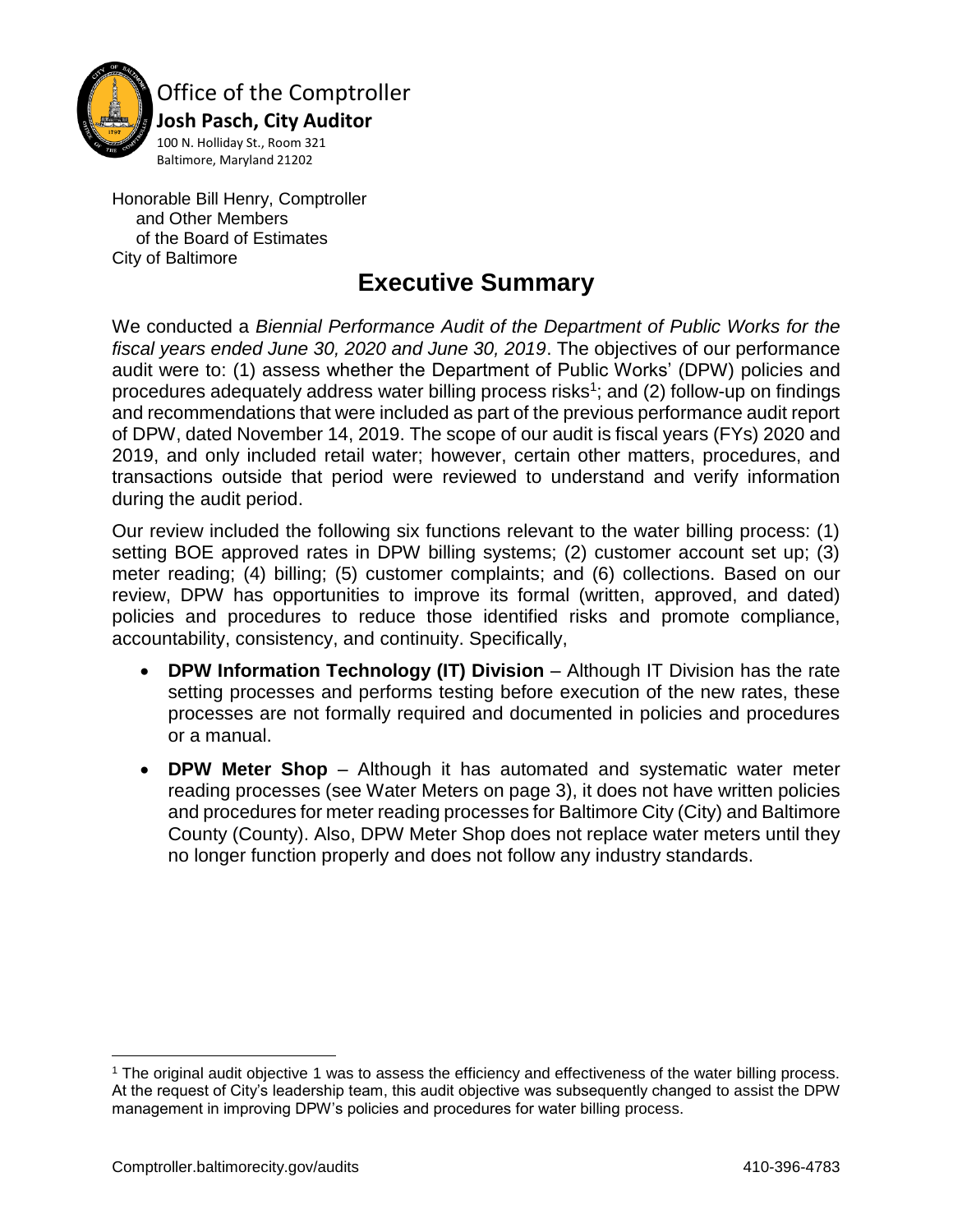- **Customer Service Support Division** The current Customer Service Support Division (CSSD) policies, procedures, and practices do not:
	- o **Customer complaints -** Include the following controls to reduce the risk of not solving billing customer complaints timely: (1) periodic reviewing and revising the benchmarks of the Service Level Agreements (SLA); and (2) periodic systematic monitoring of customer billing complaints to be sure the current benchmarks of the SLAs are achieved.
	- o **Billing process -** Reflect the recent management's initiative of: (1) reviewing exceptions daily (proactive basis) for the City and County accounts; and (2) safeguarding that all accounts are billed.

While reviewing DPW billing processes, our review showed that the City does not take proactive measures to increase water revenue collections. Currently, DPW generates a monthly aging accounts receivable (AR) report (based on criteria such as 30-60-90 days or more) for City accounts, showing which bills are outstanding. However, there are no processes to collect delinquent accounts for the City and the County accounts, which increases the risk of potential financial loss.

The DOA also has a data security concern; a security-related recommendation was communicated to the appropriate DPW and City personnel in the *Confidential Management Comment Limited Use Letter: Department of Public Works Biennial Audit for Fiscal Years 2020 and 2019*. The security related recommendations are omitted from this public report. The decision to exclude this information is based on *Government Auditing Standards, 2018 Revision Technical Update April 2021*, Sections 9.64 - 9.66, *Reporting Confidential or Sensitive Information*.

The prior year recommendation that we followed up during this Biennial Performance Audit was deferred until the FYs 2022 and 2021 audit. (See Section II on page 13).

To improve the efficiency and effectiveness of the water billing process, we recommend the Director of DPW implement the recommendations made in this report. Management responses are included in Appendix I (see page 14).

We wish to acknowledge DPW and Baltimore City Information Technology<sup>2</sup> (BCIT)'s cooperation extended to us during our audit.

Respectfully,

Josh Pasch

Josh Pasch, CPA City Auditor Baltimore, Maryland December 30, 2021

 $\overline{\phantom{a}}$ <sup>2</sup> The BCIT maintains County accounts in the 3270 - billing system in the Mainframe (3270 System).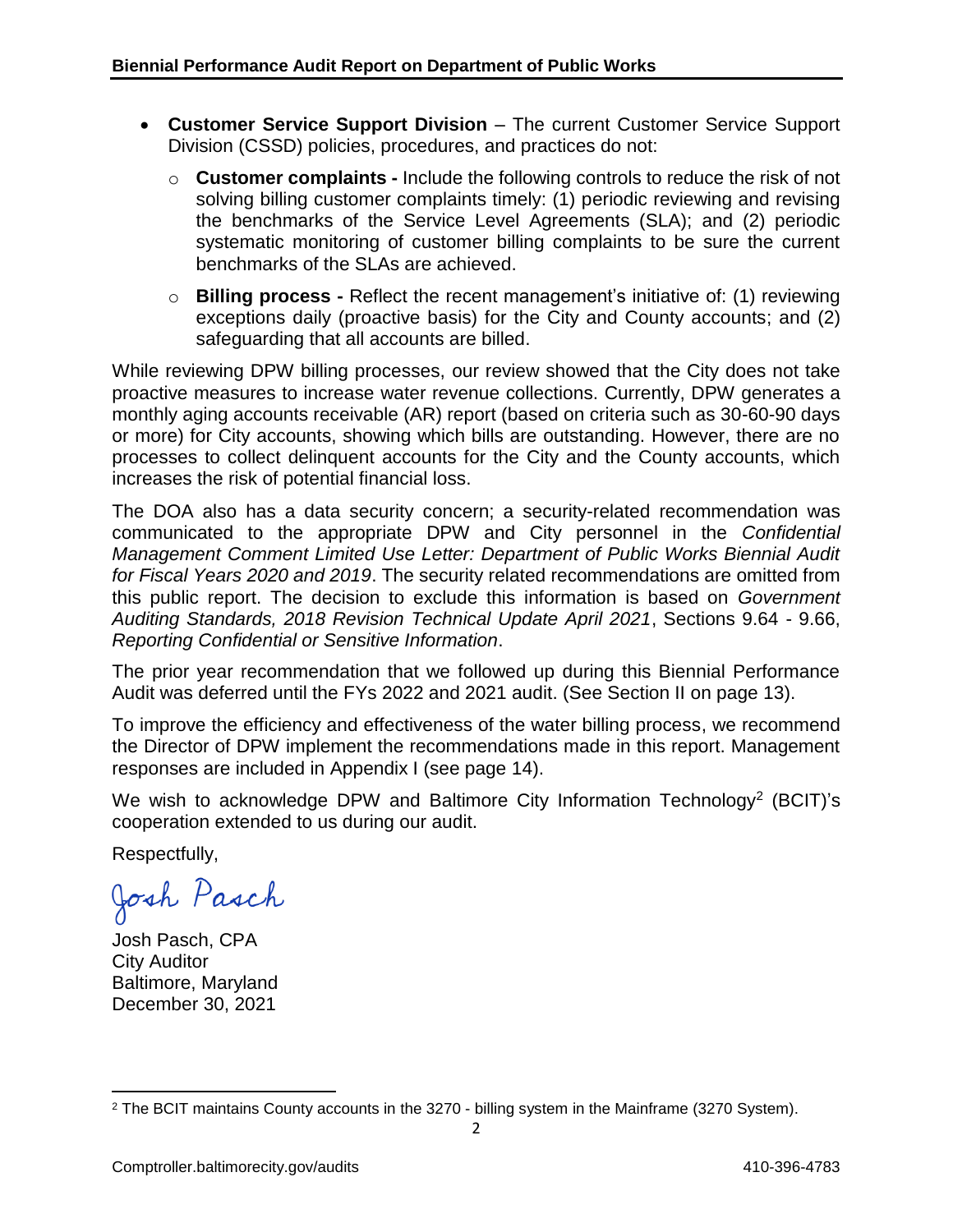## **Background Information**

The City maintains and provides water to the residences of the City and County. The relationship between the City and the County with respect to water is that the City provides water to the County at cost, and the two jurisdictions share the costs associated with the production and use of water. The City is responsible for the maintenance of all the City and County meters. Between the City and the County, there are over 400,000 water meters. More than half of these meters are in the County.

#### **City and County Accounts**

For the City, the DPW Office of Compliance and Research approves accounts for residential homes and the Department of Transportation Right-of-Way section approves commercial accounts. Upon receiving their respective approval, the CSSD's Rates and Revenue section sets up the accounts in the UMAX System, which is the water billing system for City's accounts

For the County, the Baltimore County Permits Department sends the required documentation to CSSD to set up the accounts in the in the 3270 System.

For both the City and the County accounts, there can only be one meter with a unique identification number assigned to each address. For each account, the bill is calculated by the established rate in the water billing systems times the account water consumption. Additionally, City customers are charged sewer fees, a flat infrastructure fee based on meter size, and an account management fee. For the County customers, County uses the water consumption data to calculate sewer fees for its residents on an annual basis in their real property tax bill.

## **Rates**

The rates are approved by the Board of Estimates (BOE). The approved rates are set up in the billing systems by DPW IT Division and BCIT for City and County account billings, respectively. These rates are applied for customer billing in UMAX and the 3270 Systems.

#### **Water Meters**

For the City, there is fixed infrastructure called Automatic Meter Infrastructure (AMI) where repeaters and collectors are permanently affixed to structures (e.g., buildings, poles and fixtures) around the City. These wirelessly receive signals from the meter transmitter also known as encoder receiver transmitter (ERT) that record water meter consumption. These signals are sent to the repeaters and collectors and transmitted to a software system called Choice Connect that converts wireless reads into water consumption data in the City's UMAX for billing.

For the County, there is an Automatic Meter Reading system (AMR) where a meter technician drives a vehicle with a mobile collector that collects all the reads and uploads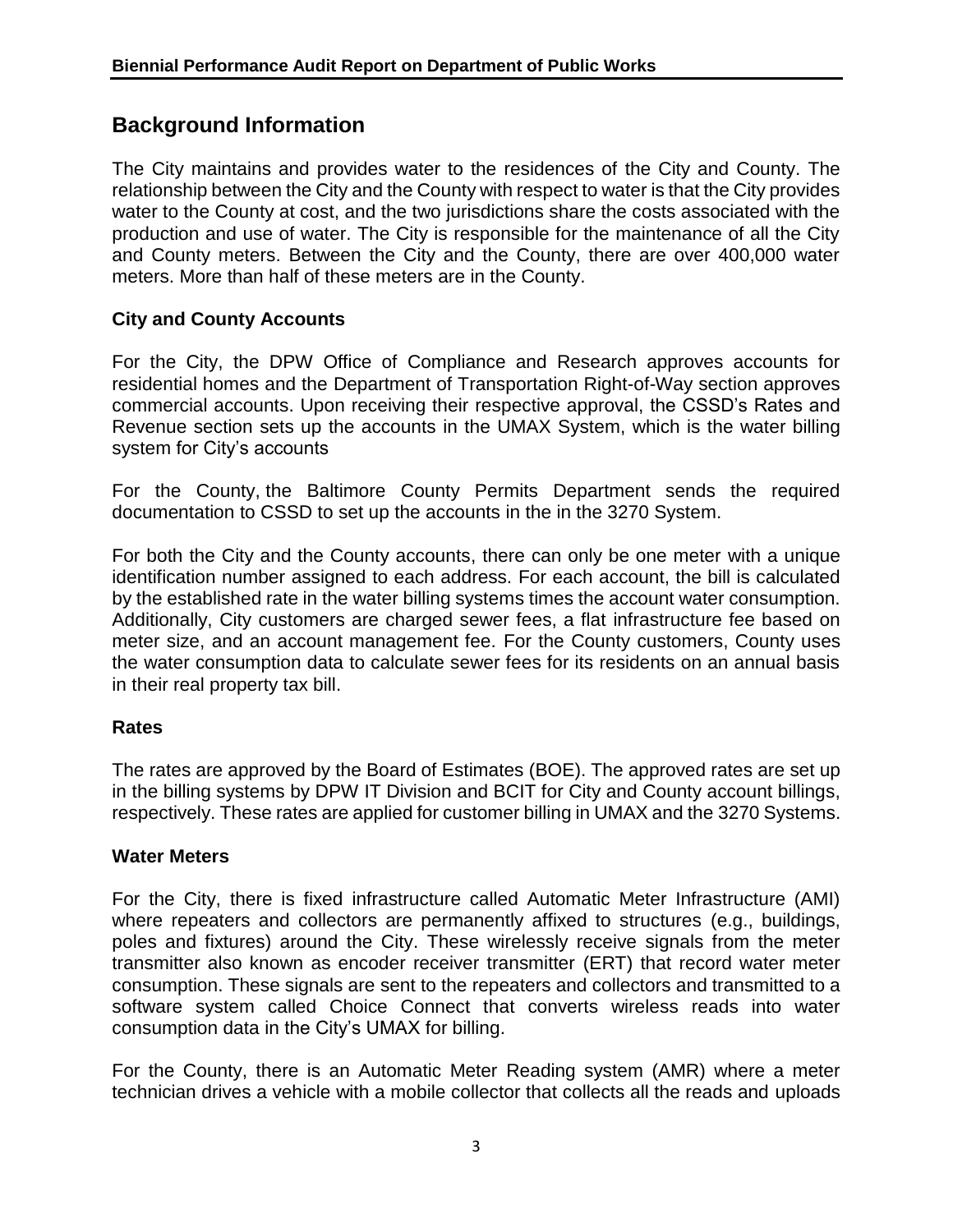the reads to the 3270 System for billing. The meters in the County also have ERTs, but the data must be collected by a radio device. The radio device will give a green light if the read for that address was successful, and a red light if not successful. If not successful, the driver will stop and determine the cause of the problem.

All reads, regardless of process, are automatic. If there are bad reads, usually about 100 out of 4,000 per cycle, the Meter Shop will go on site to perform manual reads and fix meters that are giving inaccurate readings. Effective July 2021, for the City accounts that received no meter readings, the Meter Shop began taking the following temporary initiative. After each cycle drop, DPW will identify which accounts did not record any readings. Similar to the meter reading process that the City uses for County accounts, the Meter Shop downloads the City accounts with no meter readings, then drives to the locations in the City for the purpose of troubleshooting misreads and developing problem patterns. The Meter Shop performs this to determine the root causes of the mis-readings: (1) if ERT is programmed incorrectly; (2) if there are any transmission issues between ERTs, and any other connectivity devices to prevent the readings to ultimately reach UMAX; and (3) if there are any issues with a cut or severed cable between the water meter and the ERT. If the issue is related to transmissions, the Meter Shop communicates this issue to Itron, which manages Choice Connect, to provide better coverage in those areas.

## **Billing and Customer Complaints**

The DPW CSSD oversees the meter and billing systems for all City and County accounts. The CSSD Billing and Adjustments section bills approximately 200,000 City accounts on a monthly cycle and approximately 207,000 County accounts on a quarterly cycle.

The CSSD Billing and Adjustments section reviews reports from both the UMAX and 3270 Systems if there is an error associated with the AMI or AMR collected data, or if there is a billing-related customer complaint, to manually adjust the bill as needed. If there is a meter-specific issue, a work order is created in the Cityworks System, and a Meter Shop technician is dispatched to diagnose and correct the problem and manually take a meter reading. The manual read is then uploaded to the respective billing system to calculate a new water bill in the next billing cycle.

## **Collections**

City and County customers can pay their water bill by mail, in-person at Bureau of Revenue Collections (BRC) in the Abel Wolman Building, or online. The Department of Finance (DOF) BRC collects and records water revenue in the City's accounting system. For FY 2020 and FY 2019, the City collected \$212 million and \$177 million, respectively. The billing information is not readily available to be included in this report.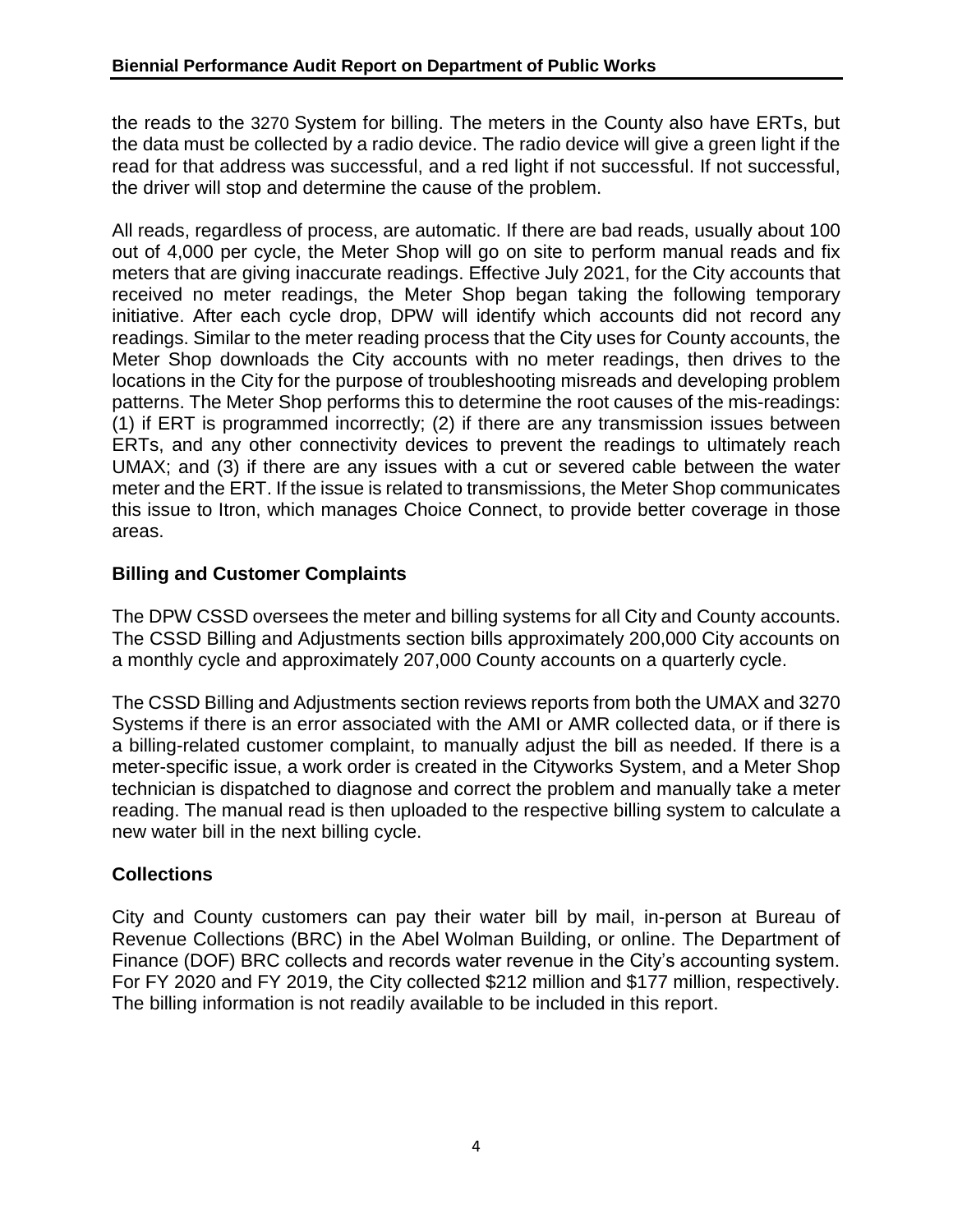## **Objectives, Scope, and Methodology**

We conducted our performance audit in accordance with G*enerally Accepted Government Auditing Standards,* except for peer review requirements. Those standards require that we plan and perform the audit to obtain sufficient, appropriate evidence to provide a reasonable basis for our findings and conclusions based on our audit objectives. We believe that the evidence obtained provides a reasonable basis for our findings and conclusions based on our audit objectives.

The objectives of our audit were to:

- Assess whether the DPW policies and procedures adequately address water billing process risks; and
- Follow-up on prior findings and recommendations included in the previous Biennial Performance Audit Report, dated November 14, 2019.

The scope of our audit is FYs 2020 and 2019, and only included retail water; however, certain other matters, procedures, and transactions outside that period were reviewed to understand and verify the information during the audit period. Our review included the following six functions relevant to the water billing process: (1) setting BOE approved rates in DPW billing systems; (2) customer accounts set up; (3) meter reading; (4) billing; (5) customer complaints; and (6) collections.

To accomplish our objectives, we:

- Interviewed key individuals from DPW and BCIT to obtain an understanding of the processes, procedures, and systems relevant to audit objectives;
- Reviewed applicable policies and procedures and other relevant information associated with the City and County water billing process; and
- Evaluated relevant objectives, risks, and controls to confirm whether DPW has policies, procedures, and processes to reduce identified risks.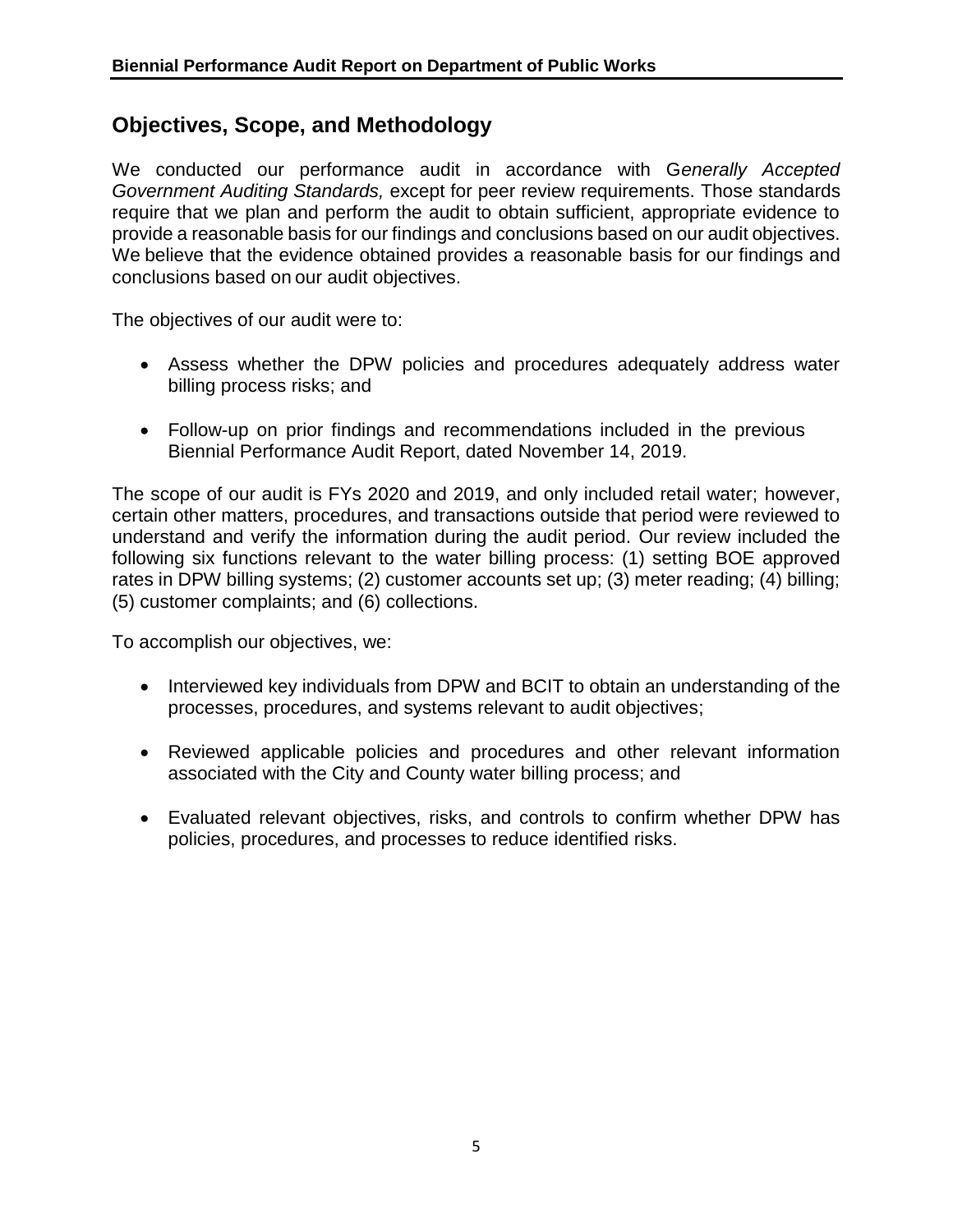## **SECTION I: Current Findings and Recommendations**

**Finding 1: DPW Information Technology Division needs to document new rate setting and testing processes for continuity.**

Although DPW IT Division has the rate setting processes and performs testing before execution of the new rates (see bullets below), these processes are not formally required and documented in policies and procedures or a manual.

- For City accounts in UMAX System, the DPW Chief Fiscal Officer receives the BOE approved rates. The DPW's UMAX administrator enters the new rates in the system with the yearly start and end date of the rates. The DPW IT Chief, along with another IT analyst, verifies that any new rates (approved by the BOE) have been entered into UMAX correctly. Before the actual bills are sent to the City customers, a sample of bills from the first billing cycle run are sent to Itineris (the UMAX vendor) to verify that UMAX is calculating the water bills correctly.
- For County accounts in the 3270 System, the DPW Chief Fiscal Officer receives the BOE-approved rates, and a BCIT employee enters the new rates in the 3270 System. The DPW CSSD verifies that any new rates approved by the BOE have been entered into the 3270 System correctly.

Formal policies and procedures promote compliance, accountability, consistency, and continuity. According to the *Standards of Internal Control in the Federal Government issued by the Comptroller of the United States* (Green Book), management:

- Implements control activities through policies;
- Documents in policies the internal control responsibilities of the organization; and
- Communicates to personnel the policies and procedures so that personnel can implement the control activities for their assigned responsibilities.

**Recommendation I:** We recommend the Director of DPW implement formal (written, approved, and dated) policies and procedures for the requirement of new rate setting and testing processes for the City and the County accounts.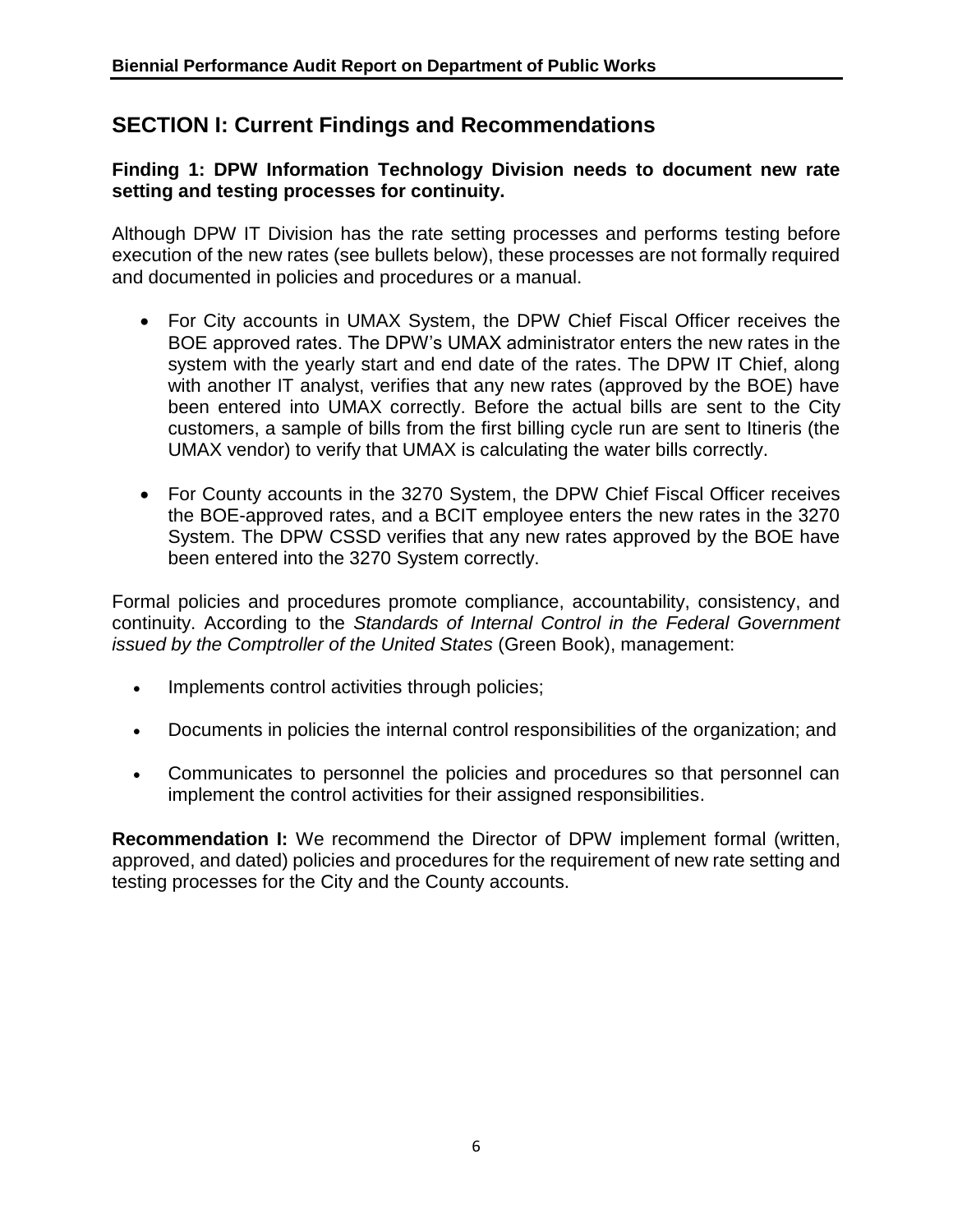#### **Finding 2: DPW Meter Shop needs to develop policies and procedures for continuity.**

The DPW Meter Shop does not have written policies and procedures for meter reading processes for City and County, although it has automated and systematic water meter reading processes (see Water Meters on page 3). Without formal policies and procedures, DPW cannot promote compliance, accountability, consistency, and continuity. According to DPW, the new management for Meter Shop is in the process of developing policies and procedures for the Meter Shop.

Also, the DPW Meter Shop does not replace water meters until they no longer function properly. As a result, there is an increased risk of meter reading inaccuracy, which ultimately results in potential financial loss for the City. Organizations such as the American Water and Wastewater Association (AWWA) establish standards for periodic meter calibration and water meter replacement. Currently, the Meter Shop does not follow any industry standards.

According to AWWA, "an effective metering program relies upon selecting and managing the proper metering technology and data collection for the customer's consumption patterns; including determining the proper size, type, and installation of meters and periodic accuracy testing, repair, maintenance and replacement of all meters. These practices ensure optimum accuracy at reasonable cost. Accurately recording all water consumption provides a basis for effective recovery of revenue and assessing users fairly and equitably for all services used, which encourages the efficient use of water."

**Recommendation II:** We recommend the Director of DPW:

- Establish formal (written, approved, and dated) policies and procedures for water meter reading processes for the City and County accounts;
- Assess the value of proactive water meter calibration and replacement; and
- Establish and implement processes and controls for water meter calibration and replacement, then document those processes formally in policies and procedures if management decides to implement the second bullet.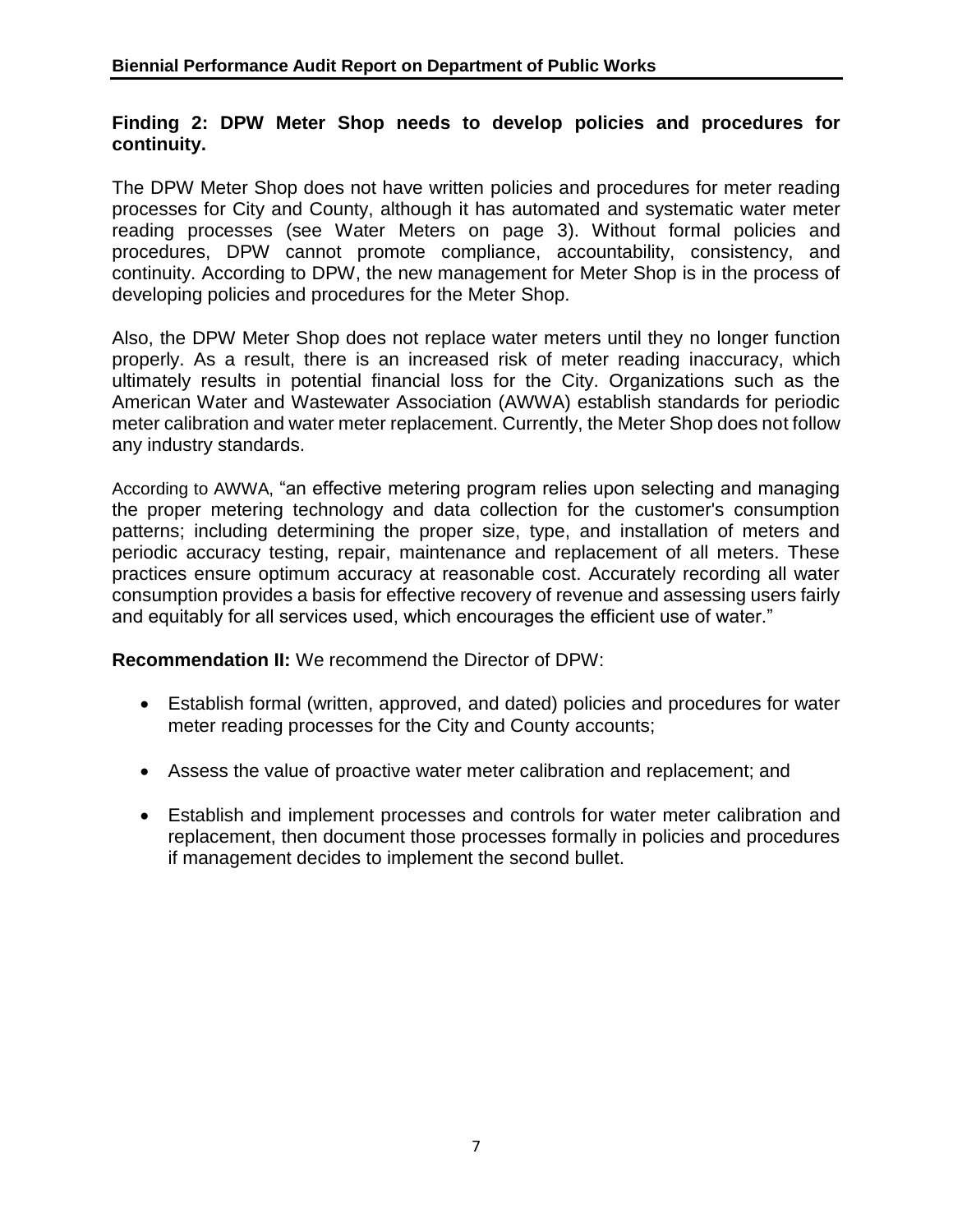#### **Finding 3: DPW Customer Support Service Division processes to identify exceptional water usages and unbilled City accounts need to be formally documented.**

Although DPW CSSD's current policies and procedures for water usage exceptions give guidance to customer service analysts on how to investigate exceptions when they are assigned (reactionary basis), these policies and procedures do not reflect the current management's practices of reviewing exceptions daily (proactive basis) for the City and County accounts.

Additionally, another initiative to safeguard that all accounts are billed has not been formally documented in the current policies and procedures for City accounts. Effective May 2021, the CSSD new management started reviewing for City accounts the 45-day exception report generated from UMAX. The report is run each morning, showing accounts not billed within the last 45 days to reach the goal of all accounts becoming billable.

Without formal policies and procedures, DPW cannot promote compliance, accountability, consistency, and continuity. According to DPW, the new management team is striving to improve water billing processes and is in the process of writing new policies and procedures. Constant changes in DPW's environment do not allow DPW to consistently update policies and procedures for water billing processes.

According to the Green Book, management:

- Implements control activities through policies;
- Documents in policies the internal control responsibilities of the organization; and
- Communicates to personnel the policies and procedures so that personnel can implement the control activities for their assigned responsibilities.

**Recommendation III:** We recommend the Director of DPW implement formal (written, approved, and dated) policies and procedures for daily reviews of exceptions for the City's accounts.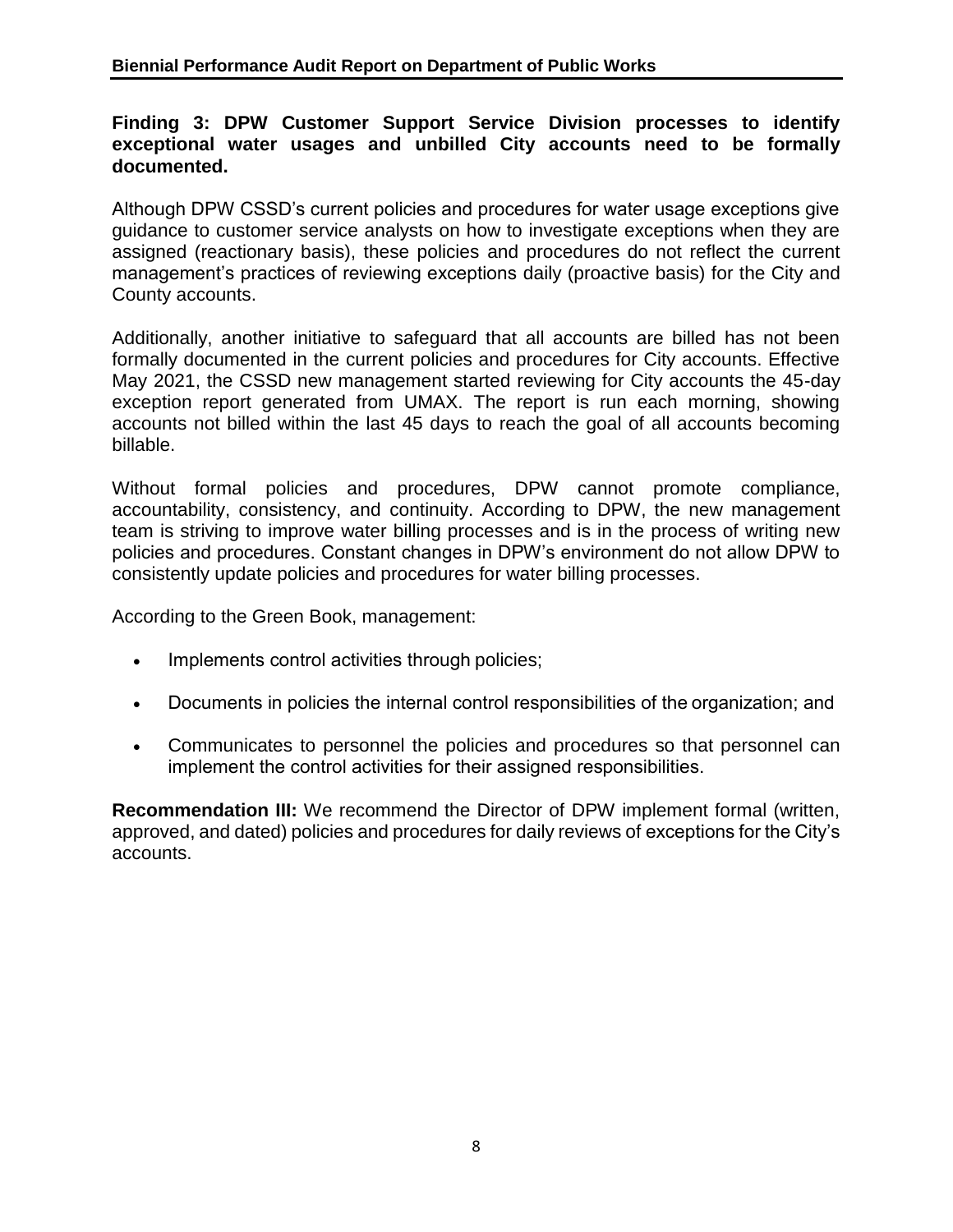**Finding 4: DPW Customer Support Service Division needs to improve policies, procedures, and practices for tracking and monitoring of customer billing complaints for both City and County accounts.** 

Although DPW has certain policies, procedures, and practices for processing customer billing complaints, DPW does not have policies, procedures, and practices for the following controls to reduce the risk of not solving billing customer complaints timely.

- **Periodic reviewing and revising the benchmarks of the Service Level Agreements -** The DPW's current benchmarks for the SLA are: (1) acknowledging customer billing complaints within 48 hours; and (2) resolving them within five business days. However, the history of how these benchmarks of the SLA were established is unknown. Customer billing complaints could have been attributed to water leakage, a broken water meter, broken pipes, etc., which may need more than five business days to resolve. As a result, an unreasonable benchmark of the SLA affects results of customer complaints.
- **Periodic systematic monitoring of customer billing complaints to be sure the current benchmarks of the Service Level Agreements are achieved -** According to DPW, they were monitoring City but not County customer billing complaints. Without monitoring the timeliness of resolving customer billing complaints, DPW cannot manage the operating effectiveness and adequacy of the workforce.

According to the Green Book, management:

- Establishes activities to monitor performance measures and indicators. These may include comparisons and assessments relating different sets of data to one another so that analyses of the relationships can be made, and appropriate actions taken. Management designs controls aimed at validating the propriety and integrity of both entity and individual performance measures and indicators;
- Implements control activities through policies;
- Documents in policies the internal control responsibilities of the organization;
- Communicates to personnel the policies and procedures so that personnel can implement the control activities for their assigned responsibilities; and
- Periodically reviews policies, procedures, and related control activities for continued relevance and effectiveness in achieving the entity's objectives or addressing related risks.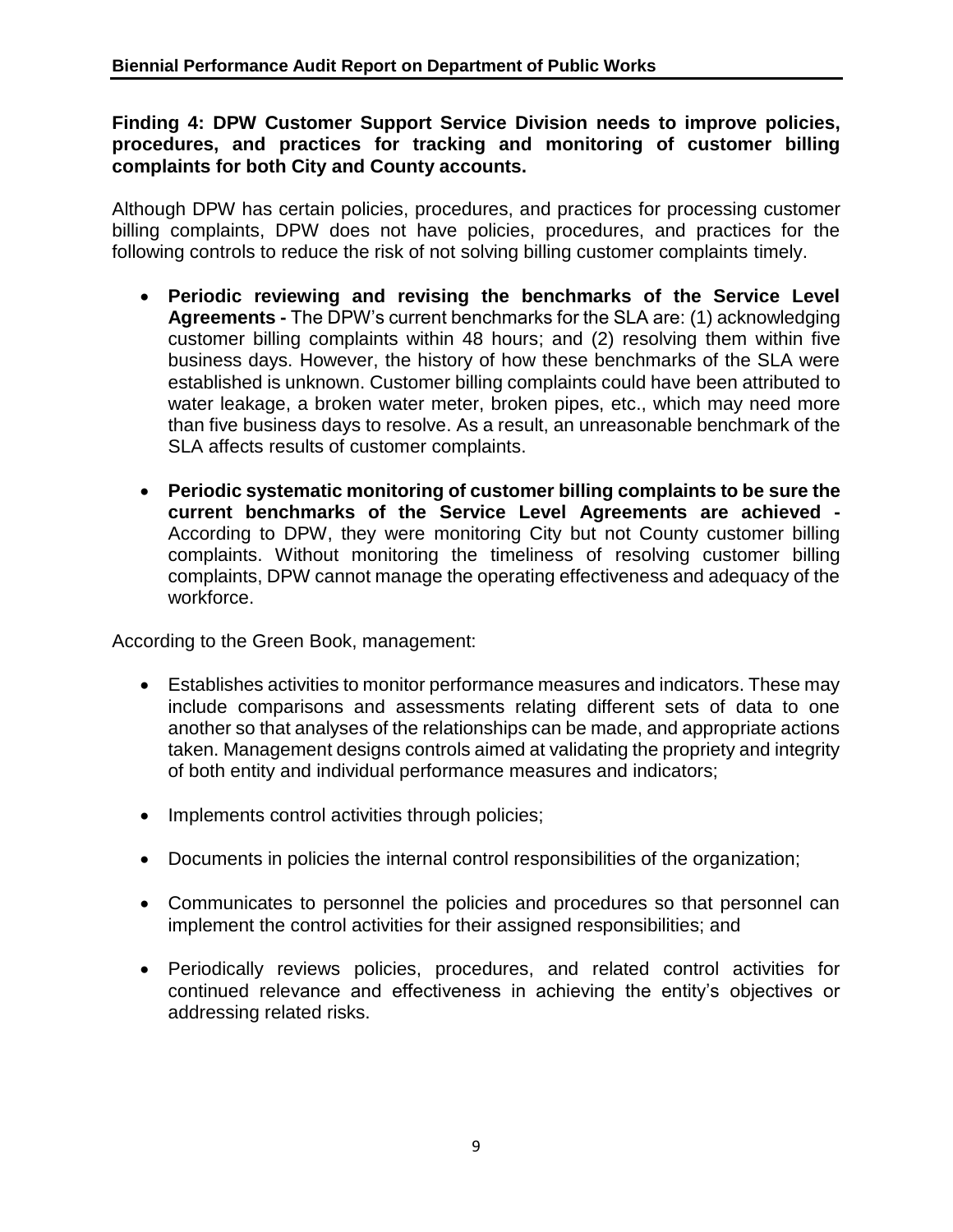**Recommendation IV:** We recommend the Director of DPW:

- Establish and implement formal (written, approved, and dated) policies and procedures for tracking, monitoring, and periodic (e.g., annually, biennially, every three or five years) evaluation of the benchmarks of the SLA of the customer billing complaints for the City and the County accounts;
- Document: (1) the monitoring activities to demonstrate DPW is following the established policies and procedures; and (2) the change if the benchmarks of the SLA are modified; and
- Include the benchmarks of the SLA in the DPW systems to efficiently monitor customer billing complaints.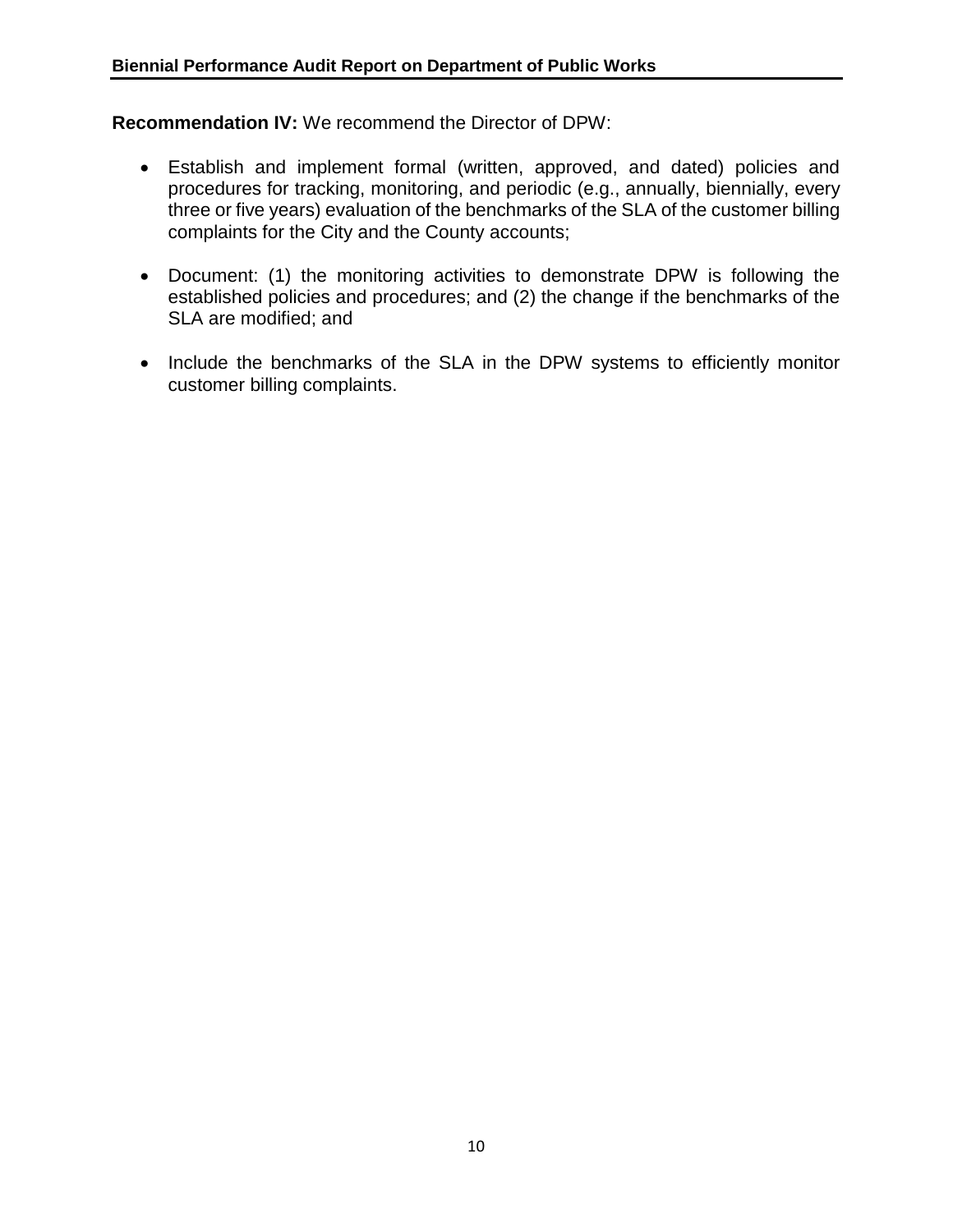#### **Finding V: The City does not take proactive measures to increase water revenue collections.**

Currently, DPW generates a monthly aging accounts receivable AR report (based on criteria such as 30-60-90 days or more) for City accounts, showing which bills are outstanding. However, there are no processes to collect delinquent accounts for the City and the County accounts, which increases the risk of potential financial loss. Specifically, the City does not:

- Monitor aged AR for individual customer accounts, even though the report is generated monthly;
- Send separate late notices to customers for any overdue water bills;
- Establish timeframe (30/60/90 days) to send demand letters;
- Refer overdue accounts to the City's Department of Law or a collection agency to collect debt: and
- Write off uncollectable AR from individual accounts. $3$

All governments must have effective revenue collection strategies in place to ensure sufficient cash is available to pay operational costs. The Government Finance Officers Association (GFOA) recommends governments establish a revenue control and management policy and review it on an annual basis. The following are excerpts from the GFOA's recommended control and management policy over revenues.

- Billing and collection practices Effort should be made to ensure that receivables are collected in a timely fashion. A policy should be established to provide for 'write-offs' of AR, including timeframe, dollar thresholds and decision-making authority.
- Accounts receivable management All AR should be recorded in a manner that allows for aging analysis. **After reviewing available collection options, governments should establish procedures that maximize collections**. **Collection agencies that are familiar with federal, state, and local notice requirements and regulations should be considered when their use proves cost-effective.**
- Bad Debts An allowance for doubtful accounts and a write-off policy should be established. Bad debt expense should be estimated based upon a documented method of calculation. An allowance for doubtful accounts should be recorded.

 $\overline{a}$ <sup>3</sup> Uncollectable water billing AR is written-off annually as one amount adjustment to the published Annual Comprehensive Financial Reporting as required by *Generally Accepted Accounting Principles* (GAAP). No adjustments for uncollectible accounts are made in the water billing systems for City and County accounts leading to ever increasing balances.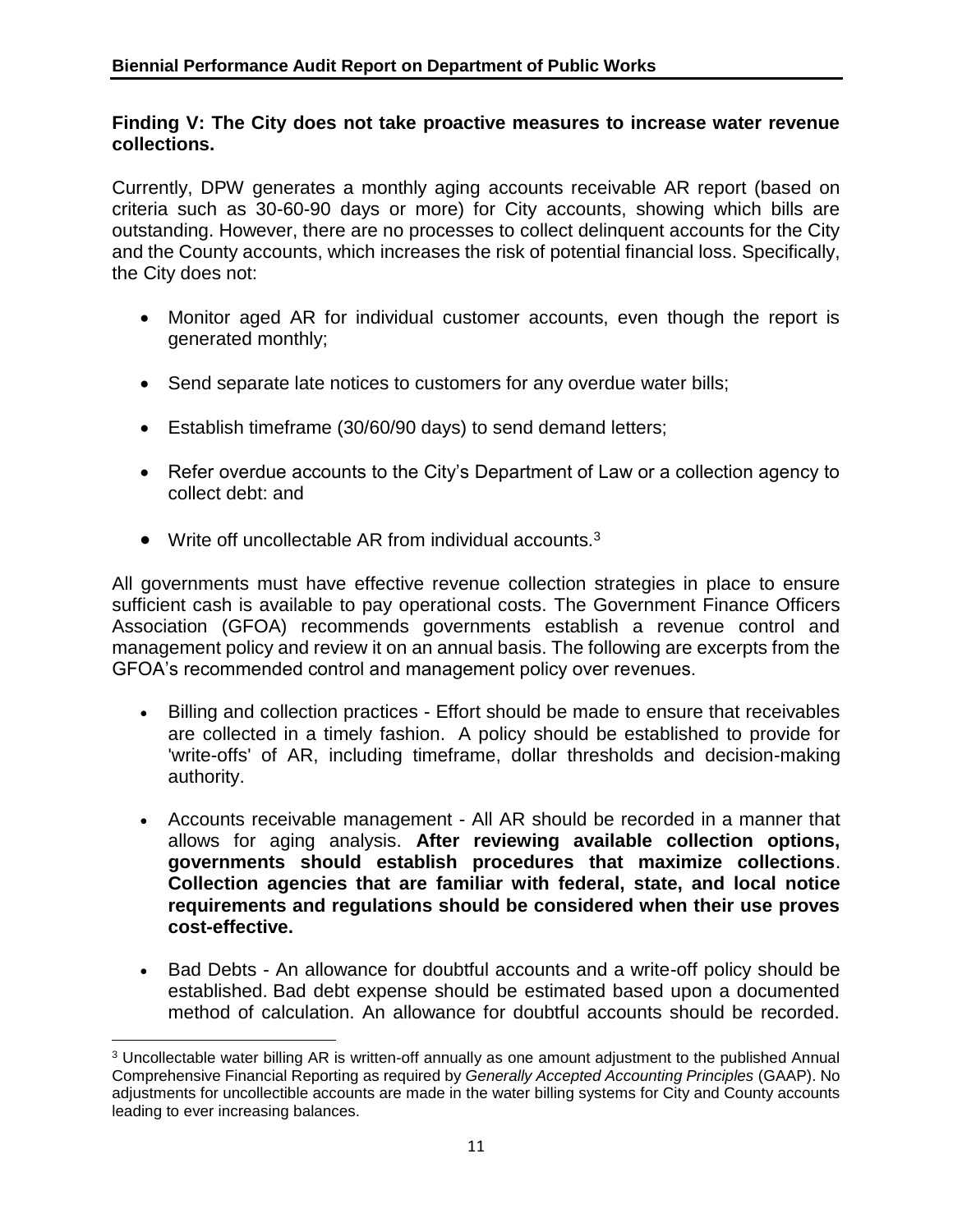Write-offs should be performed periodically to ensure that accounts receivable and allowance balances are not overstated. **Efforts should be made to pursue the timely collection of delinquent accounts.**

**Recommendation V:** We recommend the Director of DPW quantify amounts, customers, and months that water bills have not been paid or paid late and share these statistics with the City's leadership team to consider the ways to maximize revenue collection efficiency.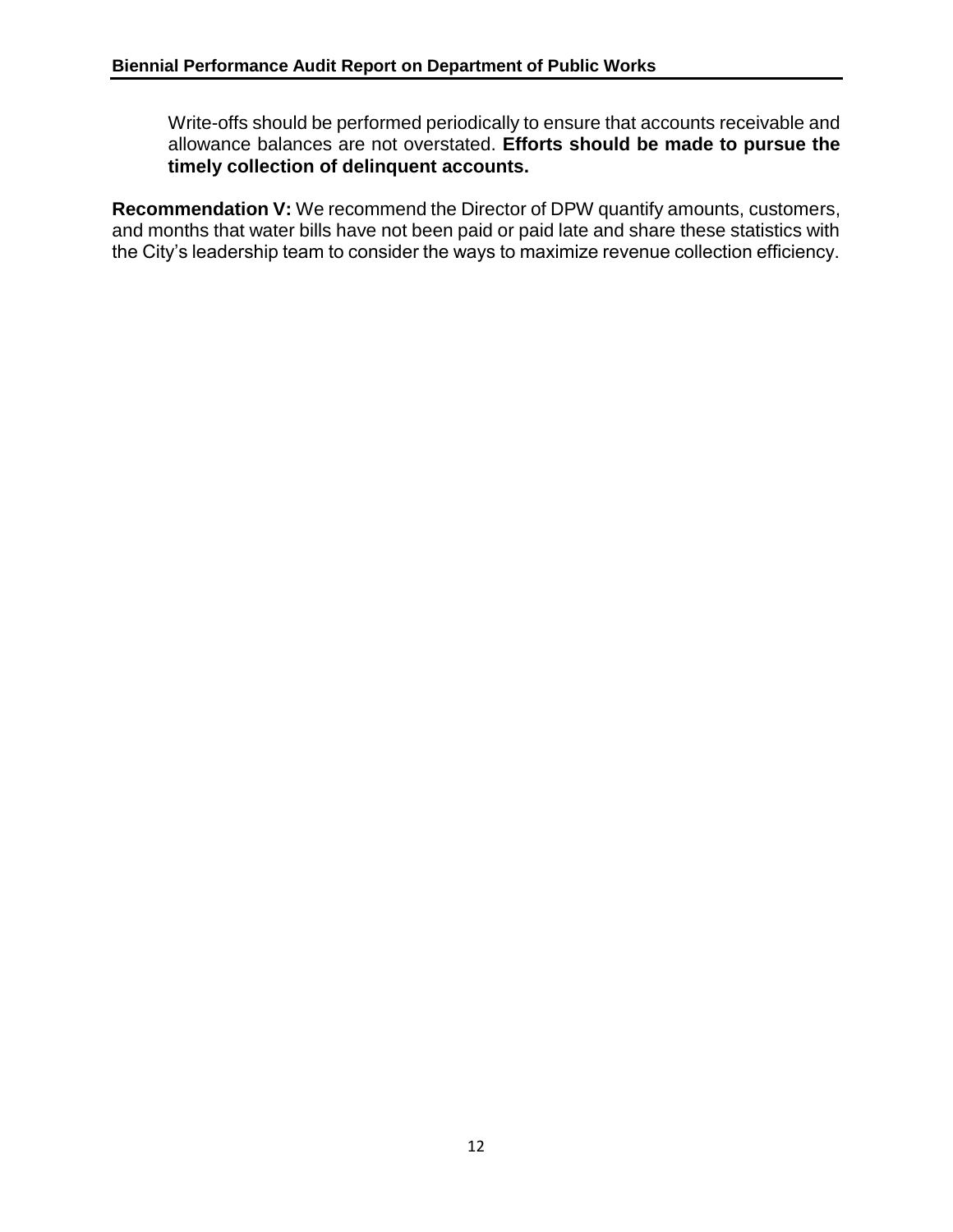## **SECTION II: Implementation Status of Prior Audit Finding and Recommendation**

**Table I** 

#### **Summary of Implementation Status of Audit Finding and Recommendation from the Performance Audit Report for Fiscal Years Ending June 30, 2018 and 2017 Service 661 - Public Right-of-Way Cleaning 4**

|    | No. Finding                                                                                                                                                                                                                                                                                                                                                                                                                                                                                                                                                   | <b>Prior</b><br><b>Recommendation</b>                                                                                                                                                      | <b>Management's Self-reported</b><br><b>Implementation Status</b>                                                                                                                                                                                                                                                                                                                                                                                                                                                                                                                                                                                                                                                                                                                                                                                                                                                                                                                                                           | <b>Auditor's Assessment</b>                                                                                                                                                                                                                                                                                                                                                                                                                                                                                                                                                                                                                                                                                                                                                                                                    |
|----|---------------------------------------------------------------------------------------------------------------------------------------------------------------------------------------------------------------------------------------------------------------------------------------------------------------------------------------------------------------------------------------------------------------------------------------------------------------------------------------------------------------------------------------------------------------|--------------------------------------------------------------------------------------------------------------------------------------------------------------------------------------------|-----------------------------------------------------------------------------------------------------------------------------------------------------------------------------------------------------------------------------------------------------------------------------------------------------------------------------------------------------------------------------------------------------------------------------------------------------------------------------------------------------------------------------------------------------------------------------------------------------------------------------------------------------------------------------------------------------------------------------------------------------------------------------------------------------------------------------------------------------------------------------------------------------------------------------------------------------------------------------------------------------------------------------|--------------------------------------------------------------------------------------------------------------------------------------------------------------------------------------------------------------------------------------------------------------------------------------------------------------------------------------------------------------------------------------------------------------------------------------------------------------------------------------------------------------------------------------------------------------------------------------------------------------------------------------------------------------------------------------------------------------------------------------------------------------------------------------------------------------------------------|
| 1. | The DPW did not<br>maintain documentation<br>to support compliance<br>with their standard<br>operating procedure. The<br>City converted to<br>Salesforce in November<br>2018 and the business<br>requirements did not<br>include a transfer of the<br>photographs (key<br>control). The<br>photographs were placed<br>on a disk that was stored<br>in a format that cannot<br>be viewed.<br>The DPW standard<br>operating procedure<br>requires before and after<br>photographs be taken to<br>evidence the completion<br>of the corresponding<br>$task(s)$ . | Confirm that any<br>modifications /<br>replacements to<br>DPW information<br>technology systems<br>include retention of<br>historical<br>documentation,<br>especially for key<br>controls. | Implemented.<br>The issue in the previous audit was the<br>City's transition to a new software,<br>Salesforce, for 311. The transition did not<br>involve transferring the previous photos for<br>dirty street and alley work. DPW still has the<br>photographs, but they are not connected to<br>a service request. For all service requests,<br>DPW continues to follow its standard<br>operating procedure of taking before and<br>after photographs for service requests. The<br>photographs include a small whiteboard on<br>which the date and address of the property<br>are written. These photographs are<br>uploaded to Salesforce as evidence that the<br>request had been closed. In the future, if the<br>Baltimore City Office of Information<br>Technology plans any future migrations or<br>changes that would impact the storage of<br>the past photos in the 311 system, DPW will<br>discuss the impacts with them to try to<br>ensure that no historic photo information is<br>lost from the 311 system. | The implementation status was not<br>assessed in this report, due to no new<br>system migrations, and is deferred until<br>the FYs 2022 and 2021 Biennial<br>Performance Audit report when there<br>may be a project migration to assess<br>DPW's key controls to mitigate loss of<br>historical data. The DPW is working with<br>BCIT on plans for any future migrations<br>or changes that would impact the<br>storage of the past photos in the 311<br>system. Since the last audit, there have<br>been no migrations of DPW systems.<br>The DPW has not provided any support<br>of key controls in place to include<br>retention of historical documentation for<br>future system migrations. There are<br>projects to prepare for and plan for the<br>migration of data and information, but<br>none have been completed. |

 $\overline{\phantom{a}}$ <sup>4</sup> The selected performance measure is the percentage of alley cleaning service requested closed on time.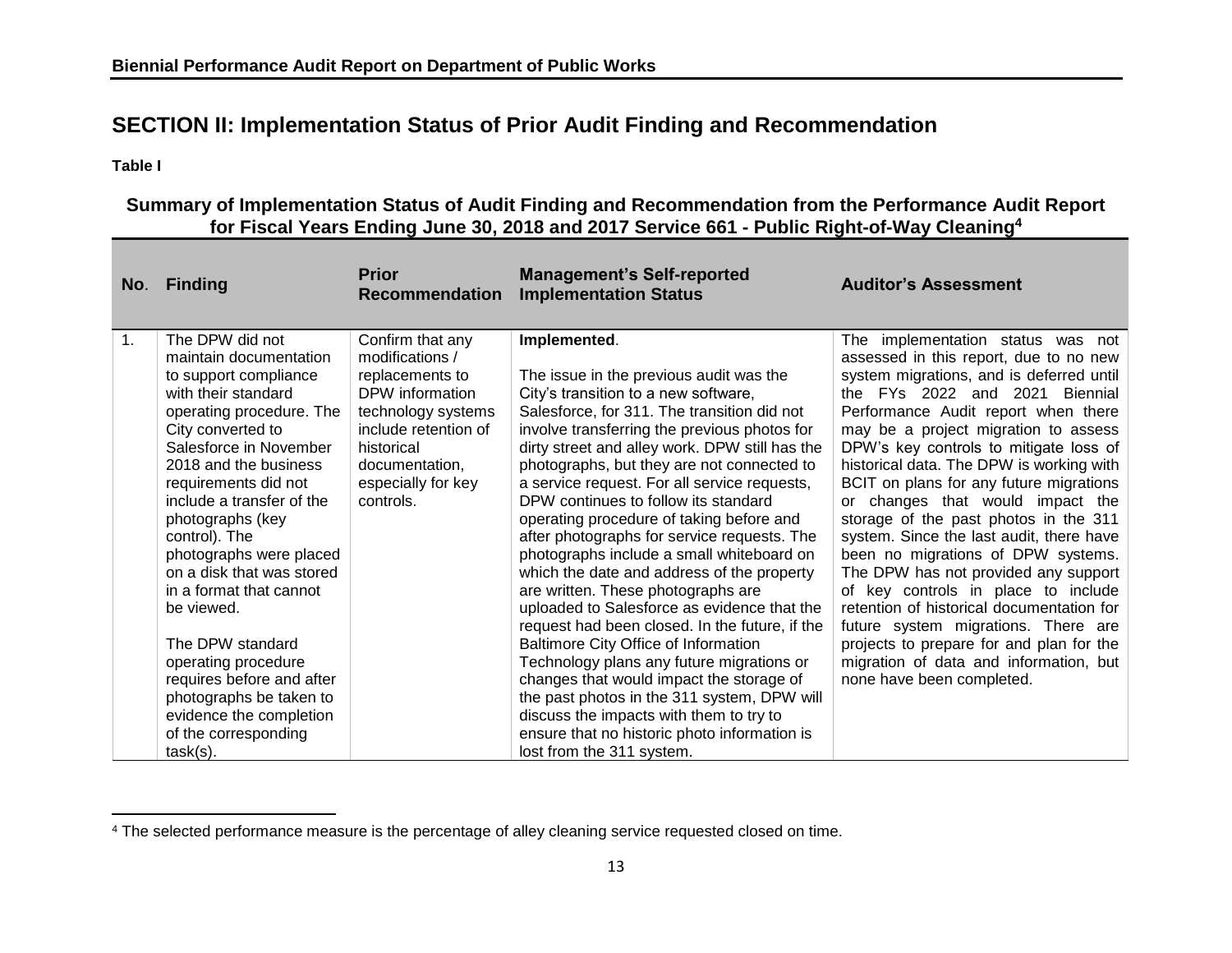## **APPENDIX I**

## **Management's Response to the Audit Report**

**Date**: December 22, 2021

- **To**: Josh Pasch, City Auditor
- **Subject**: Management Response to Audit Report: Biennial Performance Audit Report on Department of Public Works for the Fiscal Years Ended June 30, 2020 and 2019

Our responses to the audit report findings and recommendations are as follows:

#### **Recommendation I**

We recommend the Director of DPW implement formal (written, approved, and dated) policies and procedures for the requirement of new rate setting and testing processes for the City and the County accounts.

#### **Management Response/Corrective Action Plan**

#### ☒**Agree** ☐**Disagree**

The Director of DPW, Jason Mitchell, convened a working group of internal employees as well as expert consultants to turnaround DPW's billing, metering, and customer service operations. The team meets daily and is assessing every facet of the billing, metering, and customer service processes to optimize efficiency. The team is working around the monthly billing cycles and is focused on ensuring every meter is reading, every account is billed accurately, and every customer receives adequate and acceptable customer service. Through this review, we anticipate being able to address the issues raised by this audit report.

Specifically, DPW will work to implement policies and procedures for the rate setting and testing processes for City and the County accounts. The Agency will monitor and document the steps taken to set and test rates based on existing informal processes, assess the process for adequacy according to the Green Book and other best practices, and create a formal procedure. The procedure will be distributed to all relevant personnel and kept centrally for continuity.

**Implementation Date:** December 31, 2022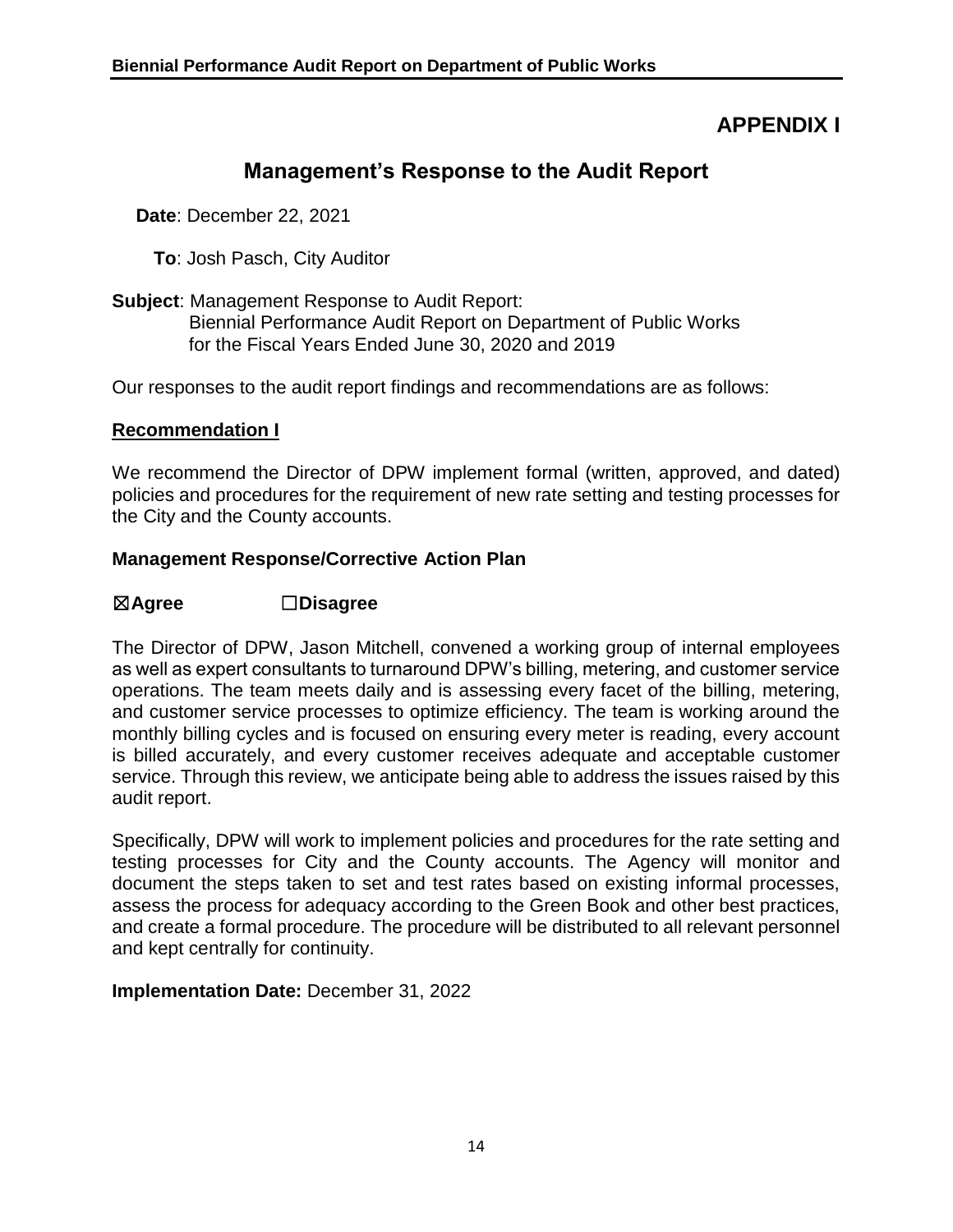#### **Responsible Personnel:**

- LaToya Curtis, Interim Chief, CSSD
- Yugandhar Narala, Chief, DPW IT
- Aaron Moore, Interim Chief, DPW Fiscal

#### **Recommendation II**

- Establish formal (written, approved, and dated) policies and procedures for water meter reading processes for the City and County accounts;
- Assess the value of proactive water meter calibration and replacement; and
- Establish and implement processes and controls for water meter calibration and replacement, then document those processes formally in policies and procedures if management decides to implement the second bullet.

#### **Management Response/Corrective Action Plan**

#### ☒**Agree** ☐**Disagree**

The Director of DPW, Jason Mitchell, convened a working group of internal employees as well as expert consultants to turnaround DPW's billing, metering, and customer service operations. The team meets daily and is assessing every facet of the billing, metering, and customer service processes to optimize efficiency. The team is working around the monthly billing cycles and is focused on ensuring every meter is reading, every account is billed accurately, and every customer receives adequate and acceptable customer service. Through this review, we anticipate being able to address the issues raised by this audit report.

Management acknowledges the value of formal policies and procedures to promote compliance, accountability, consistency, and continuity. The DPW is currently developing policies and procedures for the DPW Meter Shop as noted in the finding. The Agency, also as noted, has automated and systematic water meter reading processes. The Agency is a member of multiple national industry associations and routinely supports professional develop opportunities for personnel. However, the Agency is also determined to maximize customer value, carefully balancing best practices, regulatory compliance, limited resources, and rate increases. The Office of Fiscal Management will work with the Meter Shop to conduct a survey of varying options for proactive meter calibration and replacement and cost-benefit analysis of those options in in Summer 2022. Policies and procedures associated with the action will be finalized and / or updated as necessary.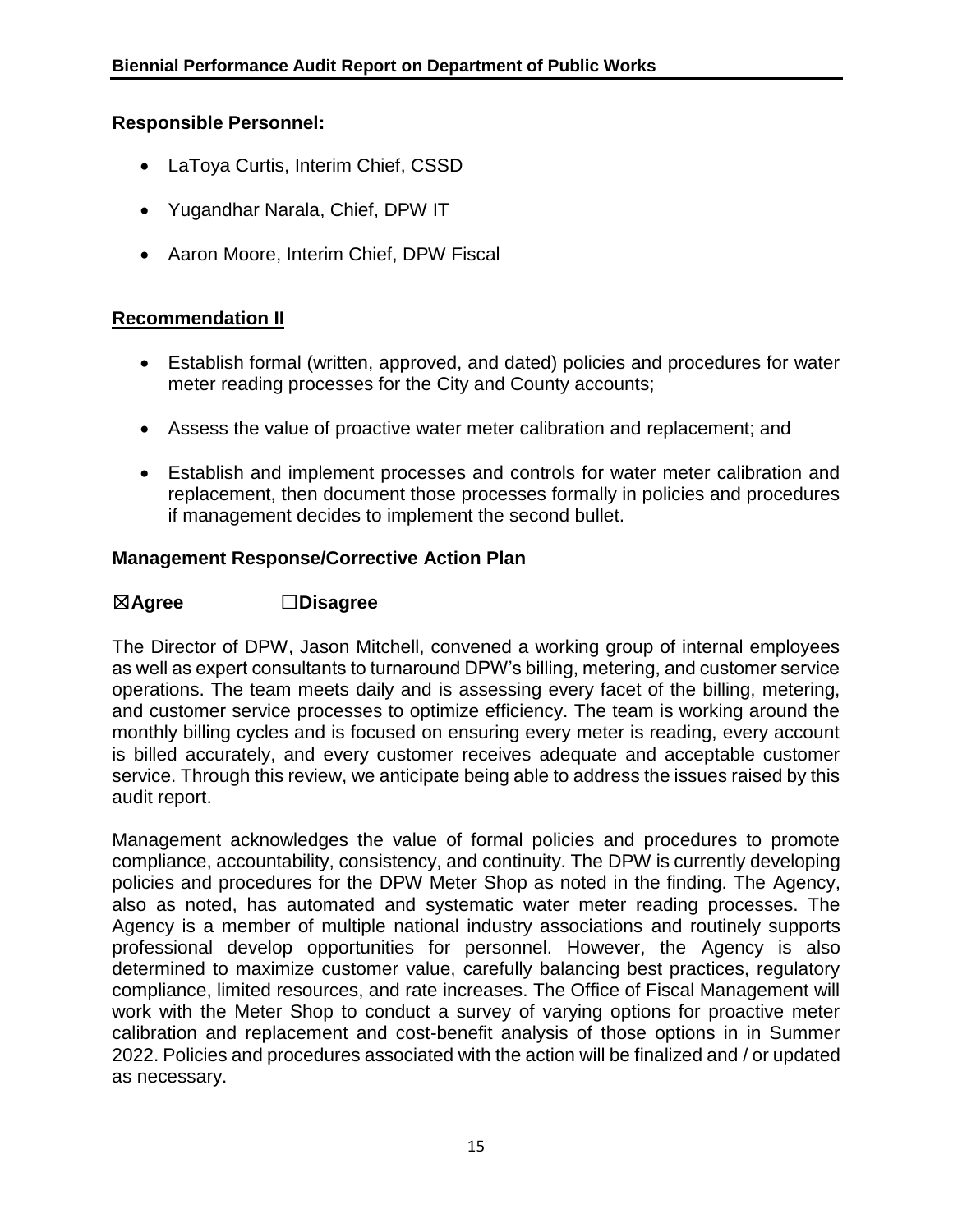As it relates to proactive maintenance of water metering, the Meter Shop and the Office of Fiscal Management will be conducting a cost-benefit analysis on proactive meter maintenance. There are, indeed, standards on water meter maintenance. That being said, DPW uses meters that are connected to equipment that transmits data remotely. Given the cost of update, programming, removing, and reinstalling a meter and its concomitant equipment and fittings, the overall cost to the Agency is proactively maintaining a meter may exceed that of simply replacing it.

#### **Implementation Date:** December 31, 2022

#### **Responsible Personnel:**

- Stephen Stricklin, Interim Chief, Meter Shop
- Aaron Moore, Interim Chief, DPW Fiscal

#### **Recommendation III**

We recommend the Director of DPW implement formal (written, approved, and dated) policies and procedures for daily reviews of exceptions for the City's accounts.

#### **Management Response/Corrective Action Plan**

#### ☒**Agree** ☐**Disagree**

The Director of DPW, Jason Mitchell, convened a working group of internal employees as well as expert consultants to turnaround DPW's billing, metering, and customer service operations. The team meets daily and is assessing every facet of the billing, metering, and customer service processes to optimize efficiency. The team is working around the monthly billing cycles and is focused on ensuring every meter is reading, every account is billed accurately, and every customer receives adequate and acceptable customer service. Through this review, we anticipate being able to address the issues raised by this audit report.

After an extended period of interim leadership and transition, DPW received new management in May 2021. Preliminary surveys and assessments of operations by management led to several new proactive initiatives. There is an expected lag in the production and execution of updates to policies based on development, testing, analysis, and final implementation of new procedures. Once completed, a written, approved, and dated policy will be produced to allow for the consistent application of policy. In the interim, however, management is requiring certain information be reviewed and approved ONLY by senior managers so as to maximize consistency.

#### **Implementation Date:** December 31, 2022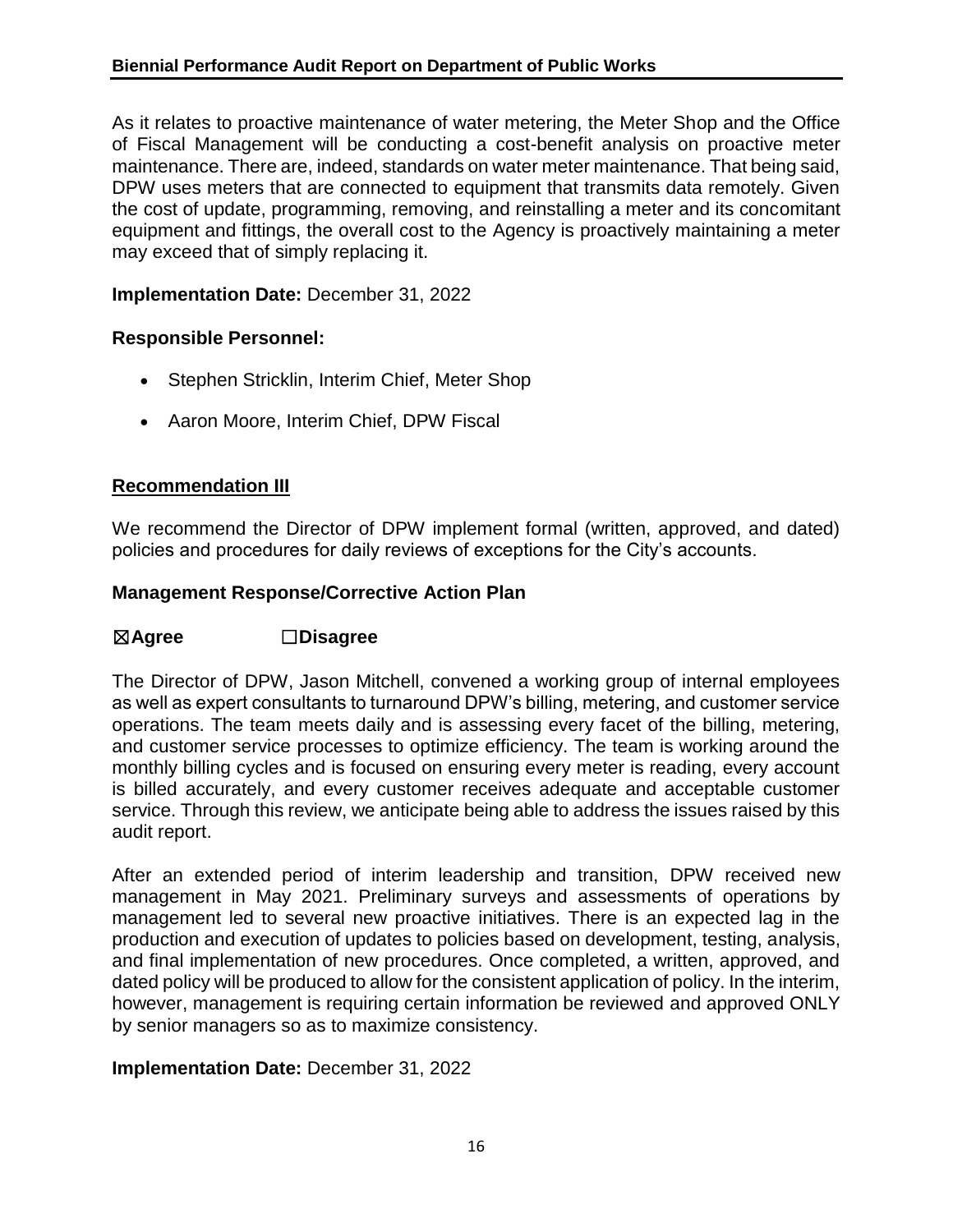#### **Responsible Personnel:**

- LaToya Curtis, Interim Chief, CSSD
- Matthew Garbark, Deputy Director, DPW

#### **Recommendation IV**

- Establish and implement formal (written, approved, and dated) policies and procedures for tracking, monitoring, and periodic (e.g., annually, biennially, every three or five years) evaluation of the benchmarks of the SLA of the customer billing complaints for the City and the County accounts;
- Document: (1) the monitoring activities to demonstrate DPW is following the established policies and procedures; and (2) the change if the benchmarks of the SLA are modified; and
- Include the benchmarks of the SLA in the DPW systems to efficiently monitor customer billing complaints.

#### **Management Response/Corrective Action Plan**

#### ☒**Agree** ☐**Disagree**

The Director of DPW, Jason Mitchell, convened a working group of internal employees as well as expert consultants to turnaround DPW's billing, metering, and customer service operations. The team meets daily and is assessing every facet of the billing, metering, and customer service processes to optimize efficiency. The team is working around the monthly billing cycles and is focused on ensuring every meter is reading, every account is billed accurately, and every customer receives adequate and acceptable customer service. Through this review, we anticipate being able to address the issues raised by this audit report.

Management at DPW does agree that "DPW Customer Support Service Division needs to improve policies, procedures, and practices for tracking and monitoring of customer billing complaints for both City and County accounts." To this end, Management concurs that we need to "establish and implement formal (written, approved, and dated) policies and procedures."

The updating and managing of SLAs for customer complaints will be a difficult process, as is noted. The numbers DPW uses are generalized benchmarks for customer service inquiries. They are not necessarily based on the specific inquiries DPW receives. As is noted, some complaints are resolved immediately and some require a much longer period of time.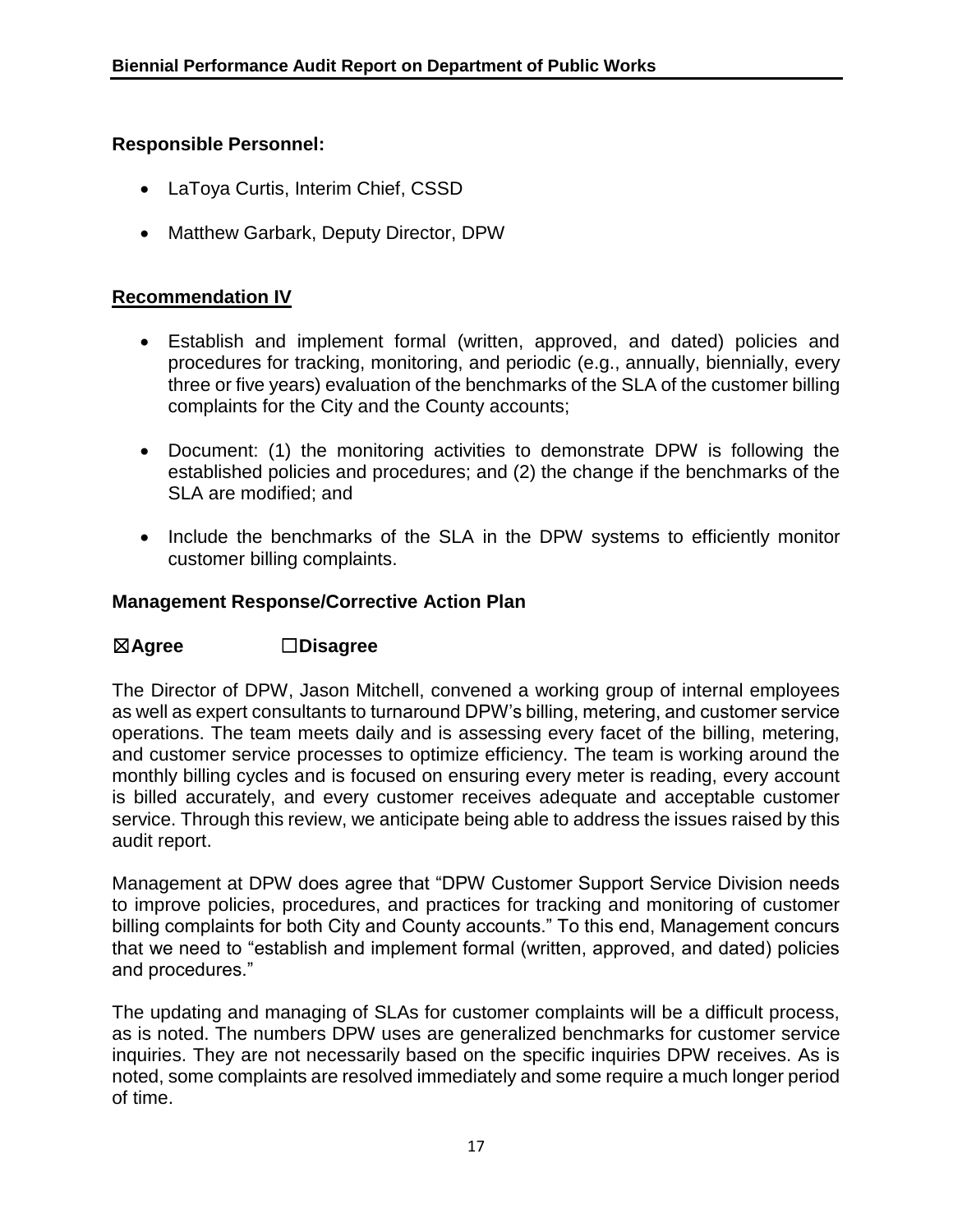Through the Turnaround Initiative, DPW management believes billing and customer service staff must first work towards a consistent and coordinated process in addressing inquiries. Only after such a process is established can DPW begin to evaluate SLAs and hold employees accountable.

#### **Implementation Date:** December 31, 2022

#### **Responsible Personnel:**

- LaToya Curtis, Interim Chief, CSSD
- Matthew Garbark, Deputy Director, DPW

#### **Recommendation V**

We recommend the Director of DPW quantify amounts, customers, and months that water bills have not been paid or paid late and share these statistics with the City's leadership team to consider the ways to maximize revenue collection efficiency.

#### **Management Response/Corrective Action Plan**

#### ☒**Agree** ☐**Disagree**

The DPW operates a multi-jurisdictional and public utility. Great care is taken to balance revenue management practices with the oversight and restrictions that accompany that status. Therefore, it is generally correct to characterize the City's efforts as not being proactive in increasing utility revenue collections. Limited passive tools were used to collect delinquent accounts such as a delinquency charge, termination procedure for delinquent balances, and liens.

Revenue collection tools were limited in use by several factors out of the Agency's control including legal restrictions and the COVID-19 public health emergency. First, the Agency cannot act unilaterally and must work in partnership with the DOF on these endeavors, which facilitates the collection of all revenue on behalf of the City. The City has had a selfimposed moratorium on sending owner-occupied property to tax sale solely due to unpaid water and sewer bills since FY 2018. This resulted in the removal of approximately 403 owner-occupied residential properties from its annual tax sale in FY 2019, which represented a total value of approximately \$4.2 million in liens not sold and revenue lost. In addition, Maryland General Assembly passed Senate Bill 96 during the 2019 Legislative Session. This law required the City to withhold from tax sale any residential property or certain tax-exempt religious property if the obligations on the property consist only of a lien for unpaid charges for water and sewer service effective May 2020. As a result, balances are only able to be collected in these instances where there is a transfer of real property. Moreover, in March 2020, the Mayor of Baltimore and Baltimore County Executive issued executive orders that neither jurisdiction would turn off water service for